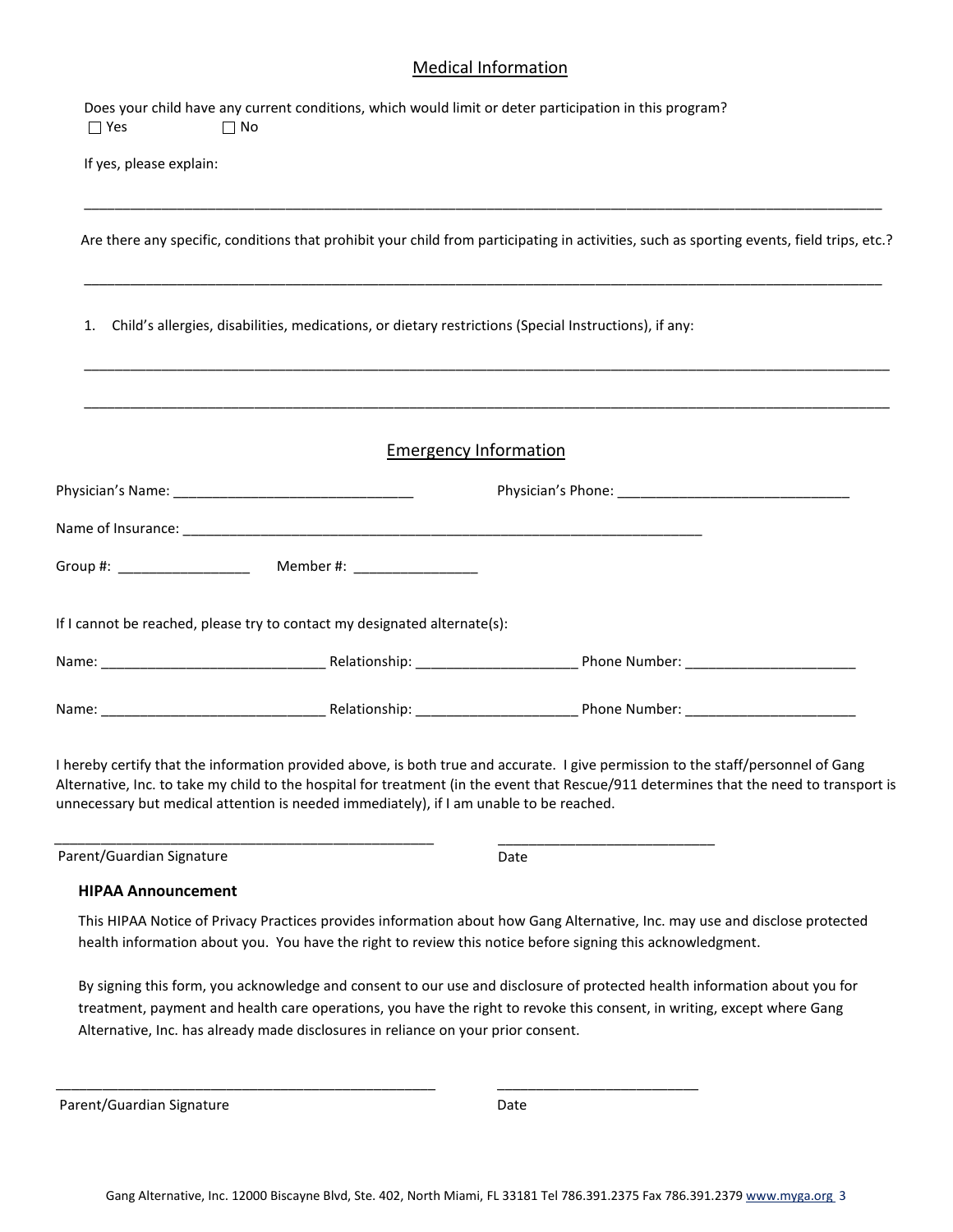## **Non-Discrimination Policy:**

Children in Elementary, Middle school and High School will be accepted into Gang Alternative, Inc. programs regardless of race, creed, immigration status, health, religion, disability, ethnicity, or ability to pay for services. Children without documented legal status, or whose parents are without documented legal status will not be discriminated against for selection in these programs. As with the Miami-Dade County Public School system, all children are welcome. Children with severe physical, emotional, or behavioral disabilities may find youth excellence programs specially designed to meet their needs through other programs; every effort will be made to find the most suitable placement for each youth.

# **Religious Instruction Permission:** (N/A for 21<sup>st</sup> Century participants)

I, **give consent or do not give consent** for my child's participation in optional religious instruction activities.

**Parental Consent:** By signing the application below, I agree and certify the following:

\_\_\_\_\_\_\_\_\_\_\_\_\_\_\_\_\_\_\_\_\_\_\_\_\_\_\_\_\_\_\_\_\_\_\_\_\_\_\_\_\_\_\_\_\_\_\_\_\_ \_\_\_\_\_\_\_\_\_\_\_\_\_\_\_\_\_\_\_\_\_\_\_\_\_\_

\_\_\_\_\_\_\_\_\_\_\_\_\_\_\_\_\_\_\_\_\_\_\_\_\_\_\_\_\_\_\_\_\_\_\_\_\_\_\_\_\_\_\_\_\_\_\_\_\_ \_\_\_\_\_\_\_\_\_\_\_\_\_\_\_\_\_\_\_\_\_\_\_\_\_\_

- 1) **I acknowledge** that the application information and medical information I have provided above is true and complete to the best of my knowledge and ability.
- 2) **I understand** that participation by my children in any program sponsored by Gang Alternative, Inc., its partners and funders may involve physical education, organized sports, meals, and off-site field trips. As these activities may carry some degree of risk to my child's physical and emotional health, I hereby release, hold harmless and waive all claims associated with activities from Gang Alternative, Inc., its partners, funders and all employees, officers, directors, agents, and volunteers associated with Gang Alternative, Inc.
- 3) **I agree** to make every effort to insure that my youth participates in the program on all scheduled days, unless he/she is too ill to attend. **I also agree** that I or my designated representative will sign-out my youth every day they attend the program.
- 4) **I agree** to all the program standards.
- 5) **I understand** that the program site may be on the premises of a religious institution for the primary purpose of providing academic enrichment and a safe environment. In some cases, religious instruction may be offered as an option to the children on the premises, but only with written parental permission. Unless express written permission has been given for my youth to participate in religious instruction, an optional non-religious activity will be conducted.

Parent/Guardian Signature **Date of Australian Signature** Date

I, \_\_\_\_\_\_\_\_\_\_\_\_\_\_\_\_\_\_\_\_\_\_\_\_ authorize my youth \_\_\_\_\_\_\_\_\_\_\_\_\_\_\_\_\_\_\_\_\_ to participate in Gang Alternative's prevention program which includes participating in program evaluation activities as needed in order to learn how to improve services at Gang Alternative. My youth may be asked to fill out surveys or engage in a group discussion along with other children about their experiences in the program. My youth will be identified with an ID number during the group discussion and not with their names to maintain confidentiality. These group discussions may include questions relating to sensitive topics, such as substance use among youth. My youth has the right to refuse participation for these activities at any time. Any youth who experiences discomfort while participating will be encouraged to speak to a Gang Alternative staff member for additional services if needed.

I understand that I may revoke this consent in writing any time before any action is taken by Gang Alternative based on this consent. I further understand that this consent will end when the grant expires.

Parent/Guardian Signature Date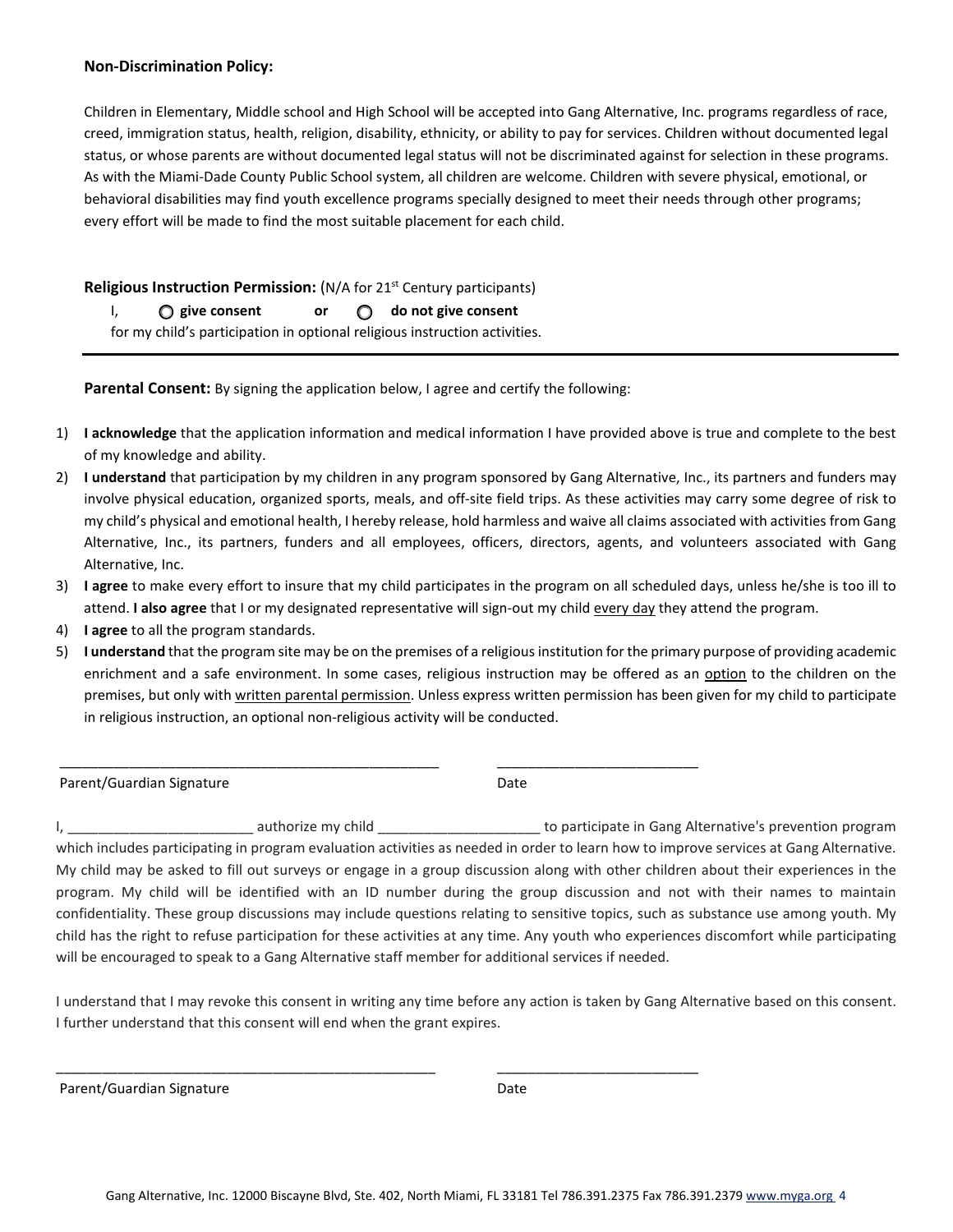### **Authorization for photography/video**

I, \_\_\_\_\_\_\_\_\_\_\_\_\_\_\_\_\_\_\_\_\_\_\_\_\_\_\_\_\_\_\_\_\_\_\_\_\_\_\_\_\_\_\_\_\_\_\_\_\_, the parent or guardian of \_\_\_\_\_\_\_\_\_\_\_\_\_\_\_\_\_\_\_\_\_\_\_\_\_\_\_\_\_\_\_\_

hereby consent and authorize the staff of Gang Alternative, Inc. to take/use still photographs, digital photographs, motion pictures, television transmission, and/or videotaped recordings (hereinafter "Recordings") of me, my children, or my wards for educational, research, documentary, and public relations purposes.

Any such recordings may reveal your identity through the image itself without any compensation to you, your children, or wards. With regard to the use of any recordings taken of you, your children or wards, you hereby waive any and all present and future claims you may have against Gang Alternative, Inc., their staff, service providers, employees, agents, affiliates and Board members.

| Parent/Guardian Signature                       | Date                                         |
|-------------------------------------------------|----------------------------------------------|
| <b>Transportation Agreement</b>                 |                                              |
| <b>Arrival to the site:</b>                     | Pick-up from the site:                       |
| Check all that apply:                           | Check all that apply:                        |
| $\Box$ By bus/van                               | Walk home                                    |
|                                                 |                                              |
| By walking<br>$\mathsf{L}$                      | Take the bus/van                             |
| With authorized person/relative<br>$\mathsf{L}$ | $\Box$ Pick-up by authorized person/relative |

*(Note*: A youth that is usually picked up will not be allowed to walk home unless the parent notifies the program in advance)

#### **If applicable, I give permission for my youth to be transported by Gang Alternative, Inc. provided**

\_\_\_\_\_\_\_\_\_\_\_\_\_\_\_\_\_\_\_\_\_\_\_\_\_\_\_\_\_\_\_\_\_\_\_\_\_\_\_ \_\_\_\_\_\_\_\_\_\_\_\_\_\_\_\_\_\_\_\_\_\_\_\_\_\_\_\_\_\_\_\_\_\_\_\_\_\_\_\_\_

\_\_\_\_\_\_\_\_\_\_\_\_\_\_\_\_\_\_\_\_\_\_\_\_\_\_\_\_\_\_\_\_\_\_\_\_\_\_\_ \_\_\_\_\_\_\_\_\_\_\_\_\_\_\_\_\_\_\_\_\_\_\_\_\_\_\_\_\_\_\_\_\_\_\_\_\_\_\_\_\_

\_\_\_\_\_\_\_\_\_\_\_\_\_\_\_\_\_\_\_\_\_\_\_\_\_\_\_\_\_\_\_\_\_\_\_\_\_\_\_ \_\_\_\_\_\_\_\_\_\_\_\_\_\_\_\_\_\_\_\_\_\_\_\_\_\_\_\_\_\_\_\_\_\_\_\_\_\_\_\_\_

\_\_\_\_\_\_\_\_\_\_\_\_\_\_\_\_\_\_\_\_\_\_\_\_\_\_\_\_\_\_\_\_\_\_\_\_\_\_\_\_\_\_\_\_\_\_\_\_\_ \_\_\_\_\_\_\_\_\_\_\_\_\_\_\_\_\_\_\_\_\_\_\_\_\_\_\_\_

**transportation.** List of people who may pick up my youth:

NAME RELATIONSHIP

It is my responsibility to make sure my youth is picked up and/or receives access to our home by either a responsible adult or myself. Should any changes occur, I will notify Gang Alternative, Inc. immediately.

Parent/Guardian Signature Date Date Date